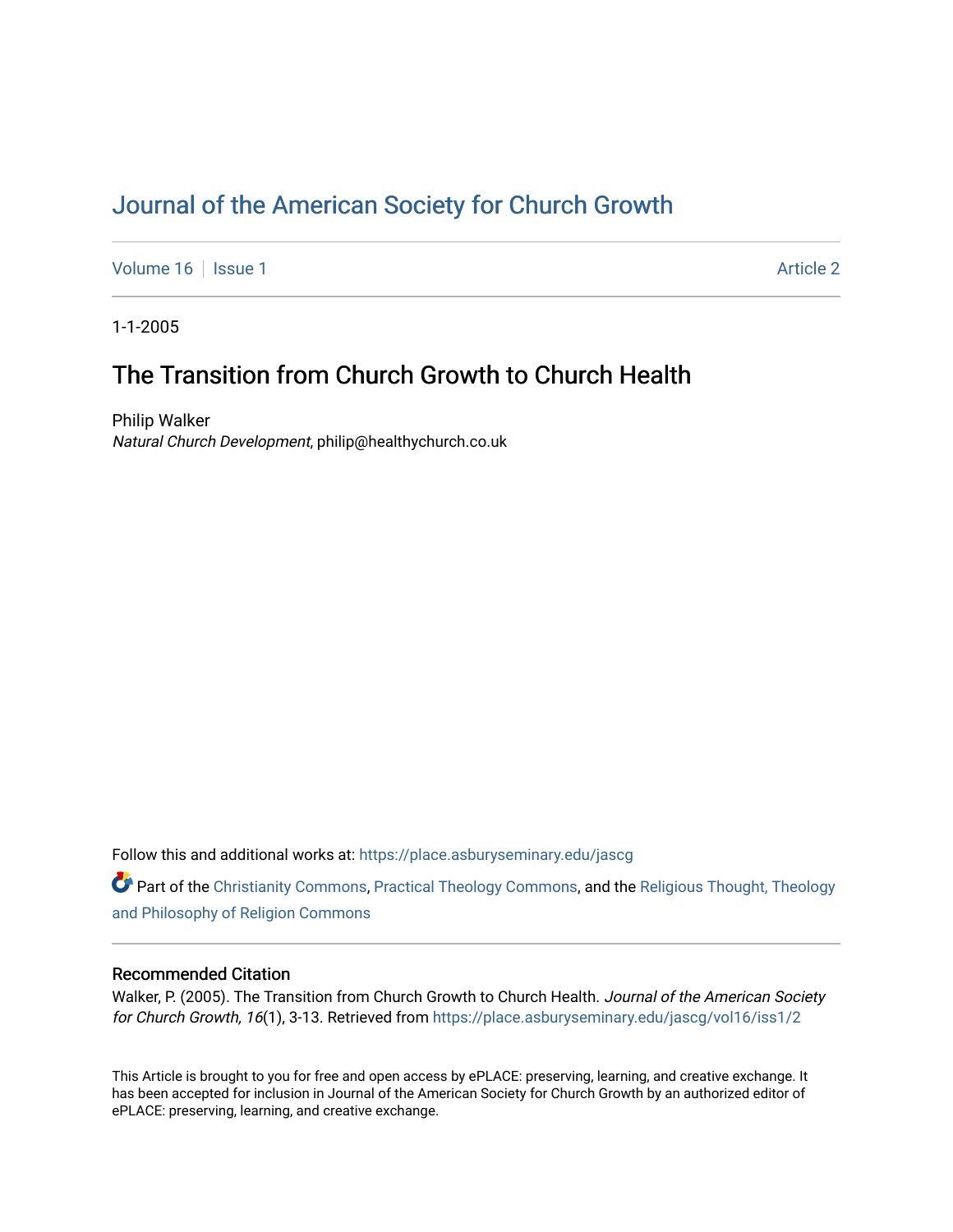## **Philip Walker**

*Recently, the British Church Growth Association changed its name. I thought that readers of the JASCG would find the reply by Philip Walker to a letter he received quite interesting. —Editor*

I recently received an email which said, 'I was genuinely shocked by the collapse of BCGA and the Digest. I think an article by the editor is required to say whether he considers Church Growth and Church Health to be synonymous. Or are there broader aims?' I had already been giving this much thought as it is such an important area and I had already begun to write this article. So are church growth and church health synonymous?

#### *The History*

In the 1970s the church was impacted by new ideas coming from the United States and many began to read about and understand the thinking of people like Donald McGavran and Peter Wagner<sup>1</sup>. At this time the Bible Society began to make this new way of thinking widely available to church leaders in the UK and at the end of the 1970s the *Church Growth Digest* began to be published followed by the founding of the British Church Growth Association a few years later. The Digest and BCGA were formed to reflect on and disseminate the ideas coming from the American movement, but also to develop and share a European perspective too. Across Europe similar things were happening and many national Church Growth Associations were formed. For the first time church leaders were excited that they might see growth and the new books being published were devoured. There was a great change of heart amongst many younger ministers and many, for the first time, put numerical growth on the agenda.

At the beginning of the  $21<sup>st</sup>$  century the picture was very dif-

Journal of the American Society for Church Growth, Winter 2005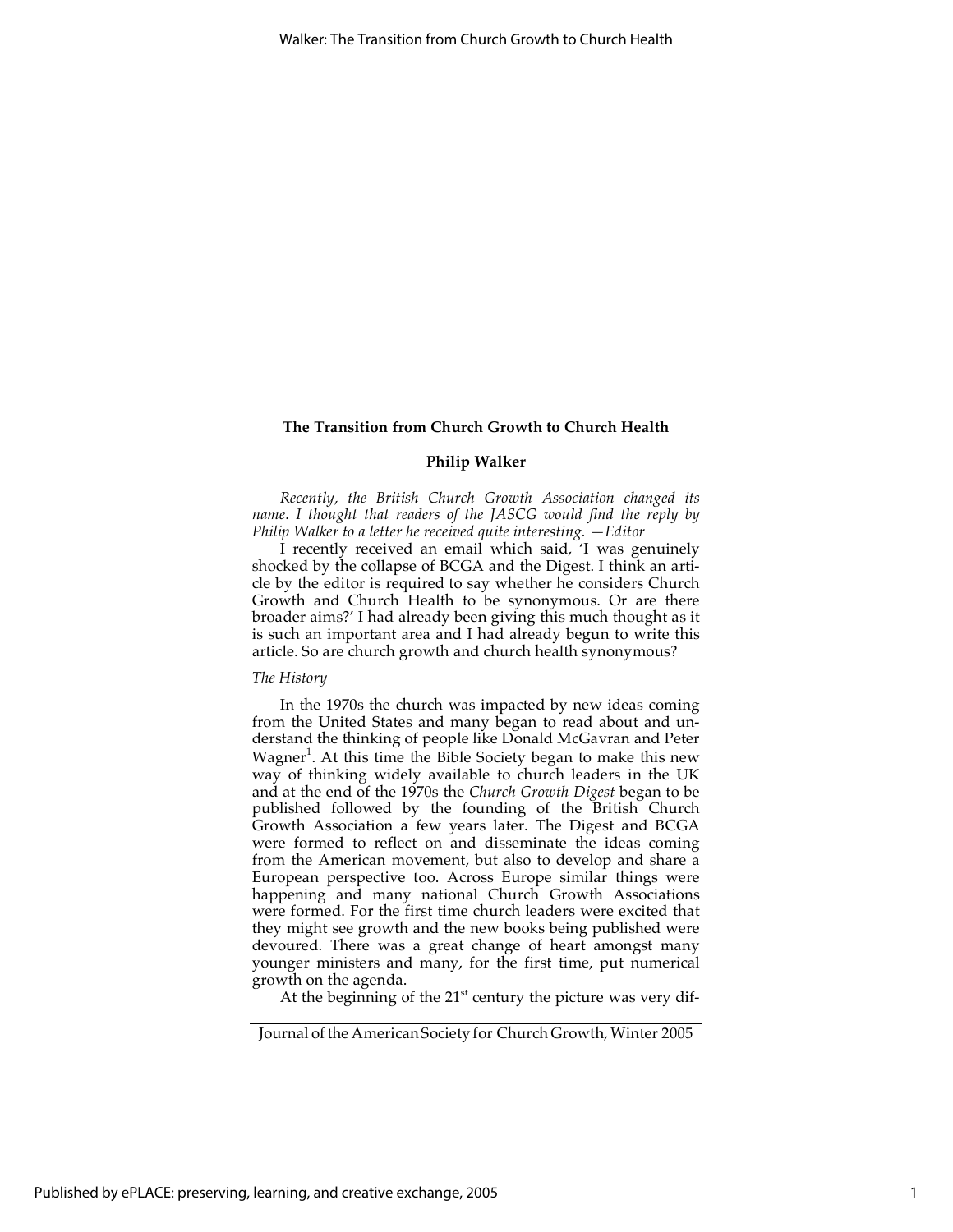4 Philip Walker

ferent. Many of the national Church Growth Associations had closed over the years, including the British Church Growth Association in 2003. In Europe the decline in church attendance had continued throughout the period. So what had happened in this 25 year period? Had Church Growth thinking failed?

## *Church Growth or church growth?*

We must distinguish between church growth and Church Growth teaching, which came out of Fuller Theological Seminary through the work of McGavran and Wagner. It had spread widely around the world, with much criticism, and had become an important part of church thinking even where the principles were supposedly rejected.

Most church people desire church growth, i.e. they wanted to see more people attend their church (provided they don't rock the boat, for many). Much of the growth we hear about seems confined to the Southern Hemisphere, but many have a great longing for revival and for thousands to turn to Christ. Church Growth is a social science, with its own vocabulary and its own way of looking at things. It is greatly concerned with quantifiable data but it also recognizes the importance of the divine input in spite of the way many people have seen it.

When I have taught Church Growth principles I have found it helpful to look at Acts 2:41-47 and the variety of growth types indicated in these verses. You will find:

G*rowing up* in verse 42, individuals growing into a mature relationship with God

*Growing together* in verse 44, in great generosity and spiritual gifts

*Growing out* in verse 47a, into the community

*Growing more* in verse 47b, as the numbers increase.

The problem has been that Church Growth thinking has been caricatured as relating only to the last of these, although a careful reading of the Church Growth books shows that there always was far more than this. I think the problem is that many have been threatened by the thinking, which says that numerical growth should take place and that God calls us to fruitfulness, especially in Europe where the church has declined for more than 50 years.

However, anyone who only concentrates on 'bums on seats' is missing an important part of God's purposes for his kingdom. He desires growth in *every* dimension, not just numerical!

### *The Benefits of Church Growth Thinking*

So are the original Church Growth principles flawed and of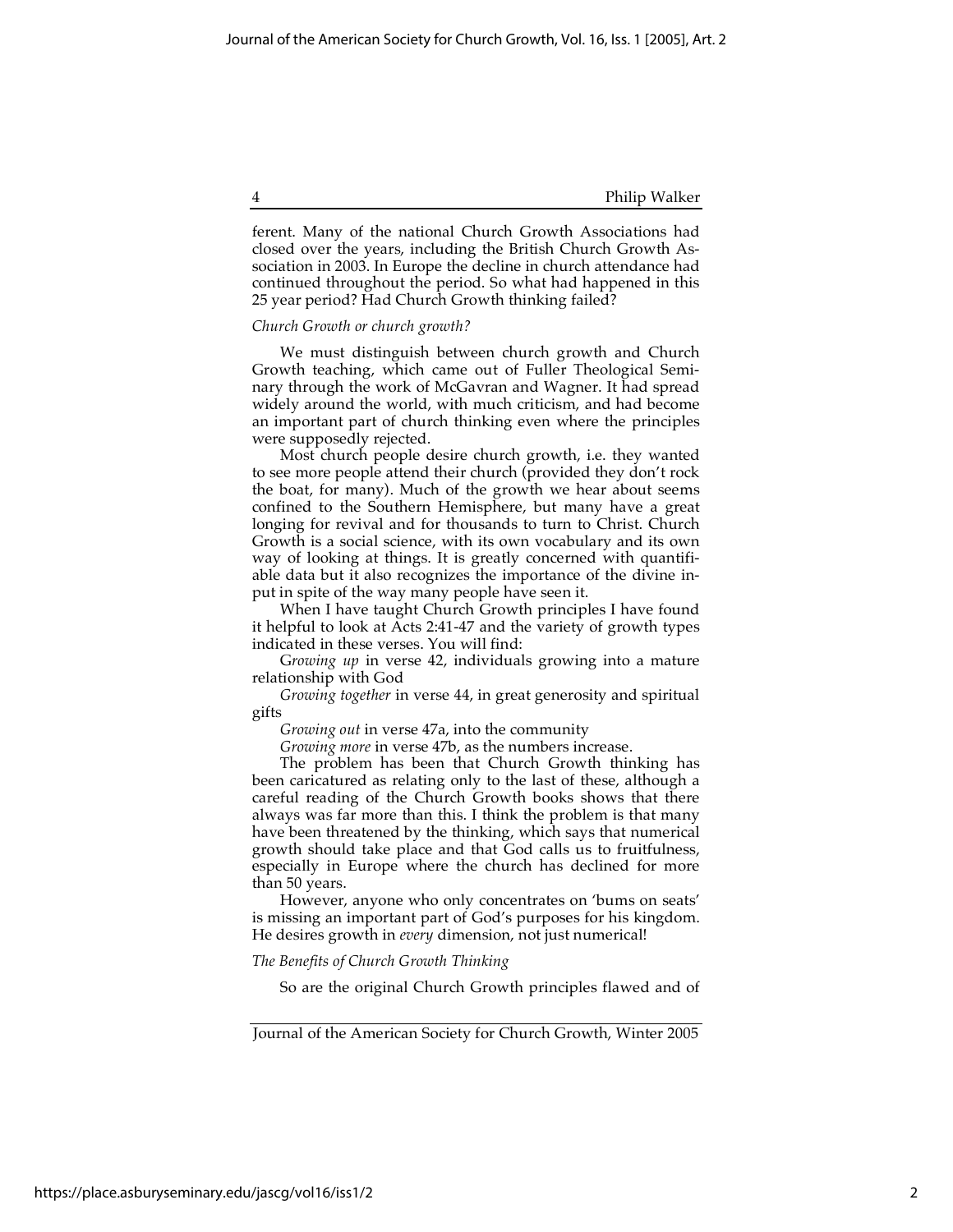no use? By no means! There is much that has come out of the movement to thank God for. Here are some of the changes to consider:

- The focus on the church not on individual conversions
- The focus on integrity not on excuses
- The focus on the main task not on secondary tasks
- The focus on principles not pragmatics
- The focus on sociological tools not traditional correctness. 2

I believe that many of the newer developments in church life, such as cell church, seeker sensitive services, emerging forms of being church, and church planting, owe much to the work of Church Growth specialists in the past. It might be difficult to show direct links, but the new forms of thinking introduced 25 years ago have made all of this possible now.

There has been a sea change in people's thinking over the last 25 years which has been enabled by these aspects and more, but…

### *How Far Has It Succeeded?*

Apparently not much! The decline in church attendance in the UK has been most rapid since the 1970s when the study of Church Growth began. So has it been a failure?

I want to argue strongly that it has not been a failure, but the answer given cannot be a straight forward negative, for true success would have changed the decline of the last half century, and yet it is clear that churches and denominations which took Church Growth thinking seriously experienced some growth (or least less decline). Many of the newer churches adopted the key Church Growth principles, sometimes without realizing it, and then grew. And maybe that is part of the point. The understanding of Church Growth principles has become so much a part of today's growing churches that there is no longer any need for specific teaching and training on it. It has become part of the psyche of the church and an important part of most theological training.

So Church Growth teaching has gradually filtered into the thinking of many churches and denominations and they have become much more strategic in their thinking even if they don't acknowledge it. They have adopted mission statements. They have considered fundamental questions about the quality of their life together. These might not otherwise have happened.

There is another aspect, however, which is a reflection on the way of the world today. Much has been said and written about post-modernism, but it seems clear to me that Church Growth

Journal of the American Society for Church Growth, Winter 2005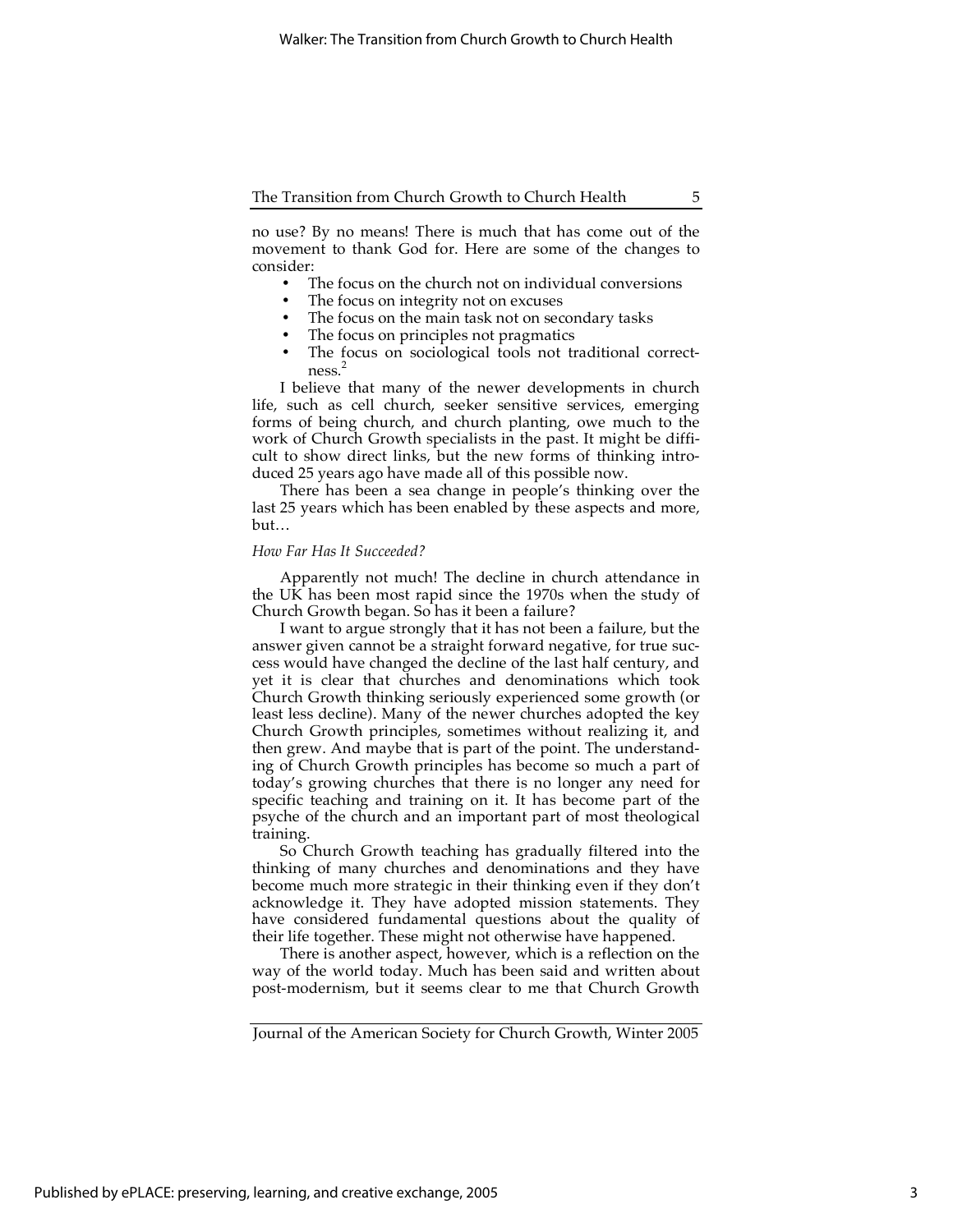6 Philip Walker

principles equate far more with a modern mind-set and far less with a post-modern. That being the case, if these principles are right and valid, they must be repackaged and represented for a new generation. After all we have to continually contextualise a never changing gospel for each new generation, and this teaching must be a part of it.

The clear evidence available of a connection between intentional mission and numerical church growth cannot be ignored. As we begin to look at numbers and fruit, this sort of intentional work has begun, albeit at times only in desperation, but looking at improving the health of a local church is much less threatening (at least to begin with) and far more effective in developing growth in all dimensions.

### *The Transition*

In the early 1990s, Peter Wagner was surprised that in the USA after 20 years of Church Growth teaching, input and thinking, the church had not grown numerically.<sup>3</sup> Although he hoped that there were now fewer nominal Christians than there had been, there had been no real change in church attendance. He was disappointed, but his own direction had already begun to change and his concentration on prayer and spiritual warfare were perhaps a reflection that the spiritual aspect—prayer—had had too little stress in the earlier teaching. It had not been ignored, but the way it had been presented by many (including me!) had been too mechanical—'If you do it this way, growth is inevitable.' It wasn't! We were wrong for we had too easily left God out of the equation and the Spirit of God always moves where *he* chooses. I do not believe that makes the principles wrong—just not presented as well as we might have done.

### *So What of the Future?*

I would argue that Church Growth principles are still needed, even if presented in a different form. If we reject them, we very easily return to the unassessed pragmatism of an earlier generation. Even now we tend to adopt the latest fashion in evangelism from elsewhere — whether it fits or not, and the teaching of Church Growth helps us to examine the principles behind the models.

However, my research amongst younger people, both existing ministers and ministers in training shows that the terminology is turning people off. It is time to change, develop and move into a new millennium. For there is a new paradigm arising: Health before growth…

Journal of the American Society for Church Growth, Winter 2005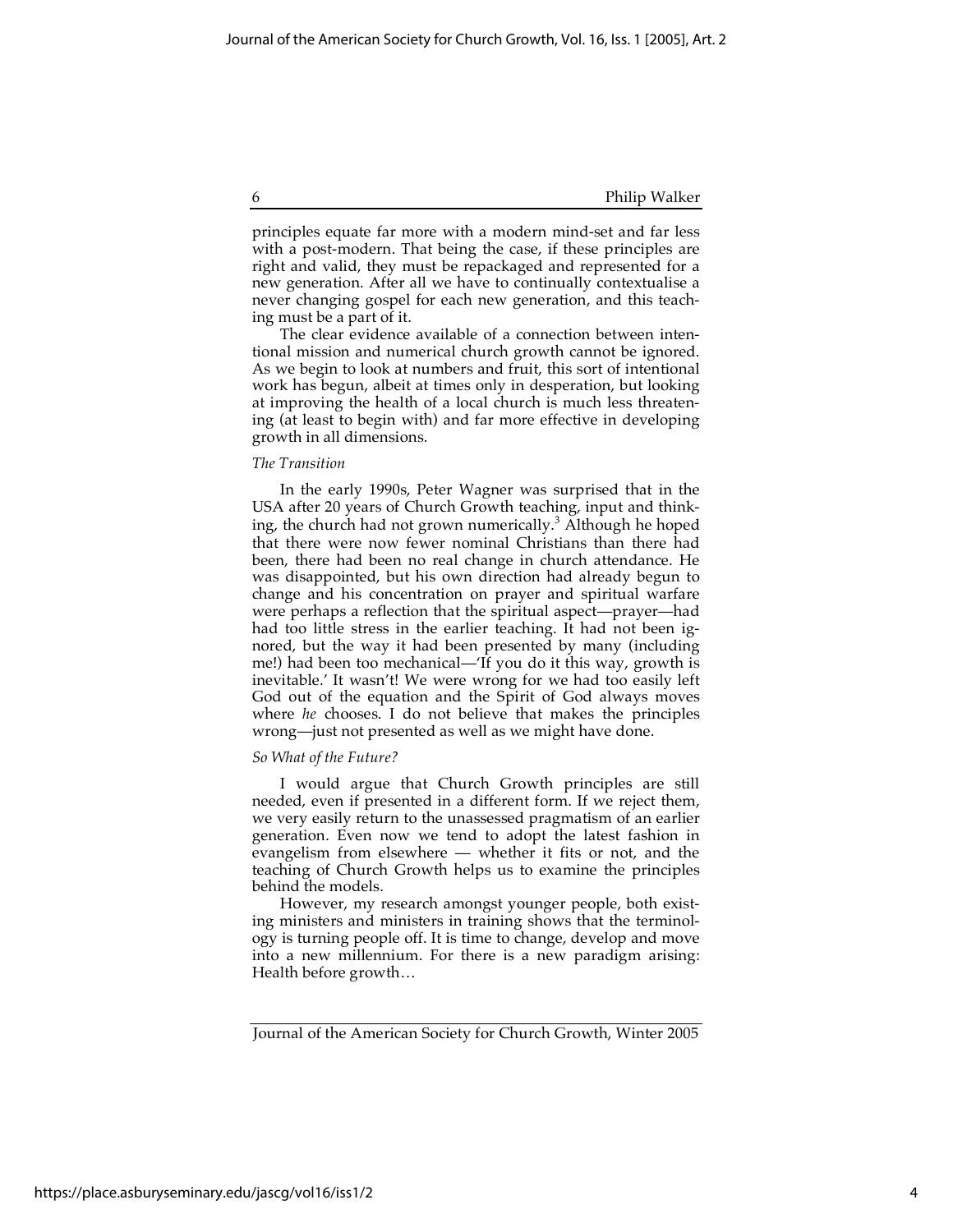## *Healthy Church*

Considering health is not a new concept. This transition has developed over the last 25 years. It seems to me to have begun with Peter Wagner's Seven Vital Signs for a healthy church in *'Your Church Can Grow'* originally published in 1976 and revised in 1984<sup>4</sup>. These signs have been tested several times for the UK, and have generally proved to be right and helpful, although the homogenous unit principle was generally not seen as right and relevant. His signs were:

- A pastor who is a possibility thinker and whose dynamic leadership has been used to catalyze the entire church into action for growth
- A well-mobilized laity which has discovered, developed, and is using all the spiritual gifts for growth
- A church big enough to provide the range of services (i.e. worship styles, social events, practical care etc.) that meet the needs and expectations of its members
- The proper balance of the dynamic relationship between celebration, congregation and cell
- A membership drawn primarily from one homogenous unit<sup>5</sup>
- Evangelistic methods that have been proved to make disciples
- Priorities arranged in biblical order

Since then a variety of authors have listed the things that they feel make a church healthy (I actually have 28 different lists although many are similar). It is interesting to draw comparisons and note that the leader and the people usually appear in each list, often at the beginning. It is no wonder, as together the leader and the people *are* the church!

Here are some examples:

## *Twelve Keys to an Effective Church: Kennon L Callahan<sup>6</sup>*

- 1. Specific, concrete missional objectives
- 2. Pastoral & lay visitation
- 3. Corporate, dynamic worship
- 4. Significant relational groups
- 5. Strong leadership resources
- 6. Streamlined structure & solid, participatory decision making
- 7. Several competent programs & activities
- 8. Open accessibility
- 9. High visibility
- 10. Adequate parking, land, & landscaping

Journal of the American Society for Church Growth, Winter 2005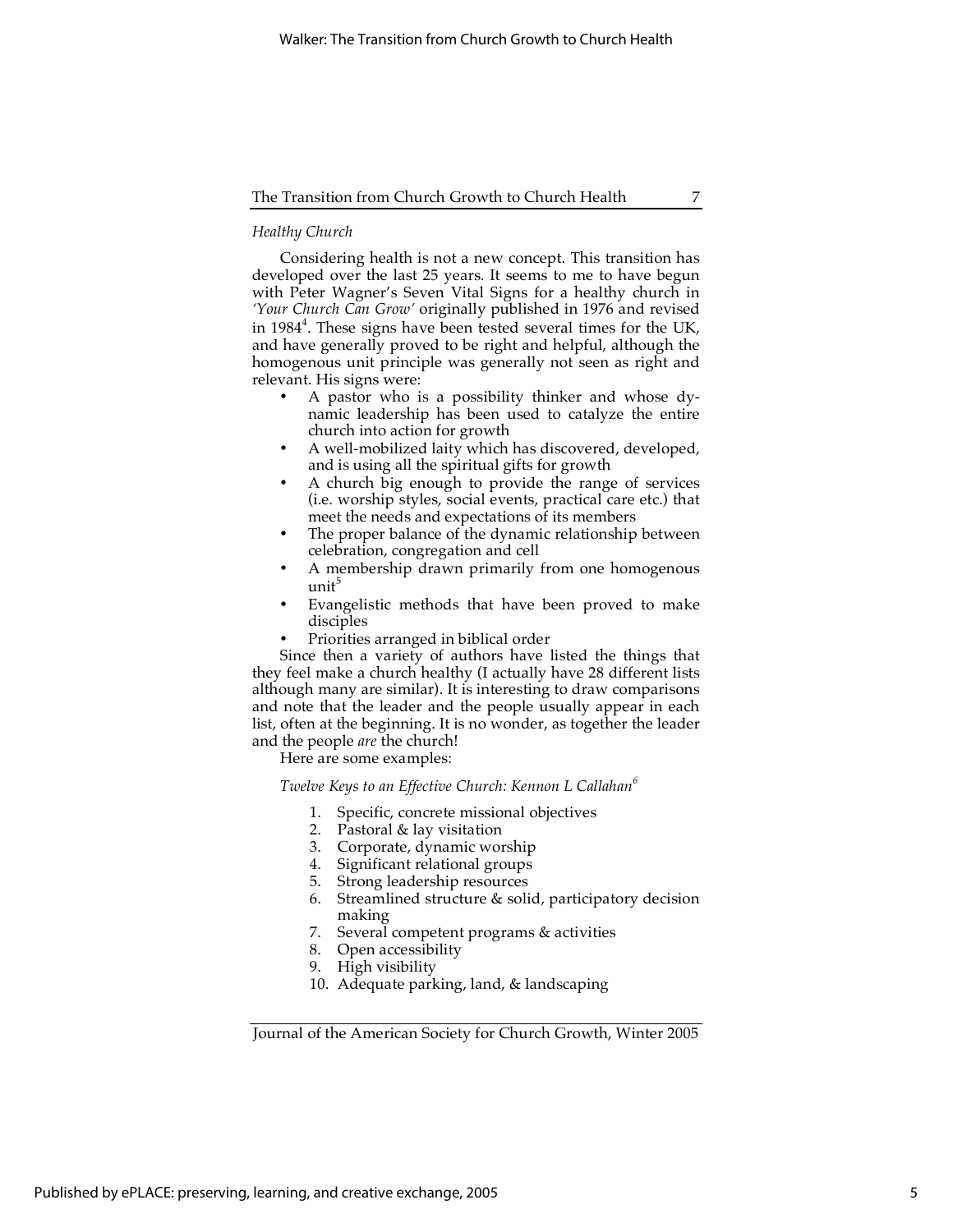8 Philip Walker

- 11. Adequate space & facilities
- 12. Solid financial resources

## *Characteristics of a Healthy Church: Rick Warren*<sup>7</sup>

- 1. Active spiritual formation
- 2. Authentic community (not public)
- 3. Contagious evangelism
- 4. Mobilized spiritual gifts
- 5. Good stewardship
- 6. Strong leadership
- 7. Cultural relevance
- 8. Effective generation focused ministry
- 9. Collaboration and partnership

## *Signs of Health: Eddie Gibbs<sup>8</sup>*

- 1. Positive Leadership from all holding leadership positions, including the ordained ministers
- 2. An agreed agenda a sense of purpose with quantifiable goals and objectives and the means to meet them
- 3. Inspiring Worship with strong participation and an awareness of an encounter with God by those who attend, and attractive to 'fringe' and other people
- 4. Cultural Relevance communicating the gospel through familiar language, arts, imagery etc.
- 5. Multiplication of life cells essential nurture for groups of Christians, building up one another
- 6. Apprenticeship Training identifying the gifts of individuals and giving them opportunity to develop and use these gifts
- 7. Spontaneous Witness seeking and seizing opportunities to talk about faith and invite others to church
- 8. Planned Evangelism addressing the needs of the people in the neighborhood
- 9. Community Involvement practical service to the community
- 10. Enabling Structures forward looking, prompt decision-making to resource mission
- 11. Specific, believing prayer recognition that God's plans for the local church require his involvement in its life
- 12. Life-related Bible exposition a central place for communicating the word of God

Journal of the American Society for Church Growth, Winter 2005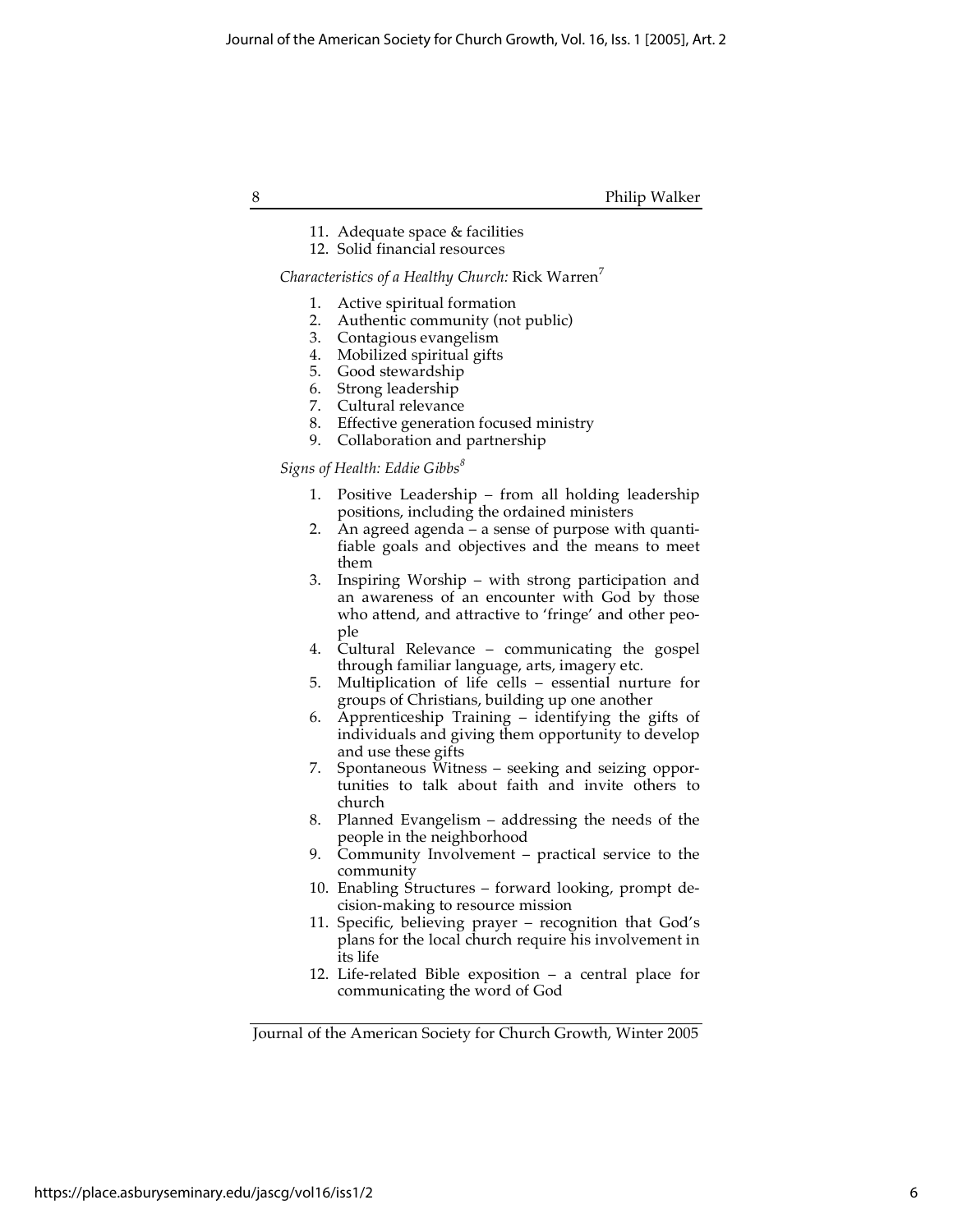*Natural Church Development (NCD)*

- 1. Empowering Leadership
- 2. Gift-orientated Ministry
- 3. Passionate Spirituality
- 4. Functional Structures
- 5. Inspiring Worship Services
- 6. Holistic Small Groups
- 7. Need-orientated Evangelism
- 8. Loving Relationship

Christian Schwarz writes that he rejected Church Growth teaching and went on to develop this process, but it seems to me that his work has strong roots in Wagner's vital signs, and there are many links with other lists too. I would not argue that Christian Schwarz has borrowed his characteristics from elsewhere, as different people looking at the same type of organization are likely to come up with similar ideas. However, there is a commonality here, and I think that the previous work makes the list of characteristics a possibility.

Actually, Schwarz' main thesis is that the church is both organism and organization. Most people tend to think and work with the church as one or the other, but in reality it is both at the same time — his bi-polar paradigm. As an organism the natural world has much to teach us.

Natural church development literature does not generally use the term 'church health', preferring to describe 'quality', in the church, but I want to argue that true quality in a church brings about church health.

NCD has some basic premises, which are valuable to note (they are not in any special order):

- Healthy things grow
- Health comes before growth
- Growth is God's prerogative
- Our role is preparation, planting and harvesting
- In partnership with God, natural growth can be released
- We need principles not models!
- Health is essential: no growth no health and no health — no growth!
- If it is God who gives the growth, we can only remove obstacles

In the past, many church growth concepts have so focused on the fruit that they have failed to consider the root that produces the fruit. And when the roots have wilted through neglect, churches have died. Today, church health must be at the heart of all we do. For too many are saying things like, 'Jesus I under-

Journal of the American Society for Church Growth, Winter 2005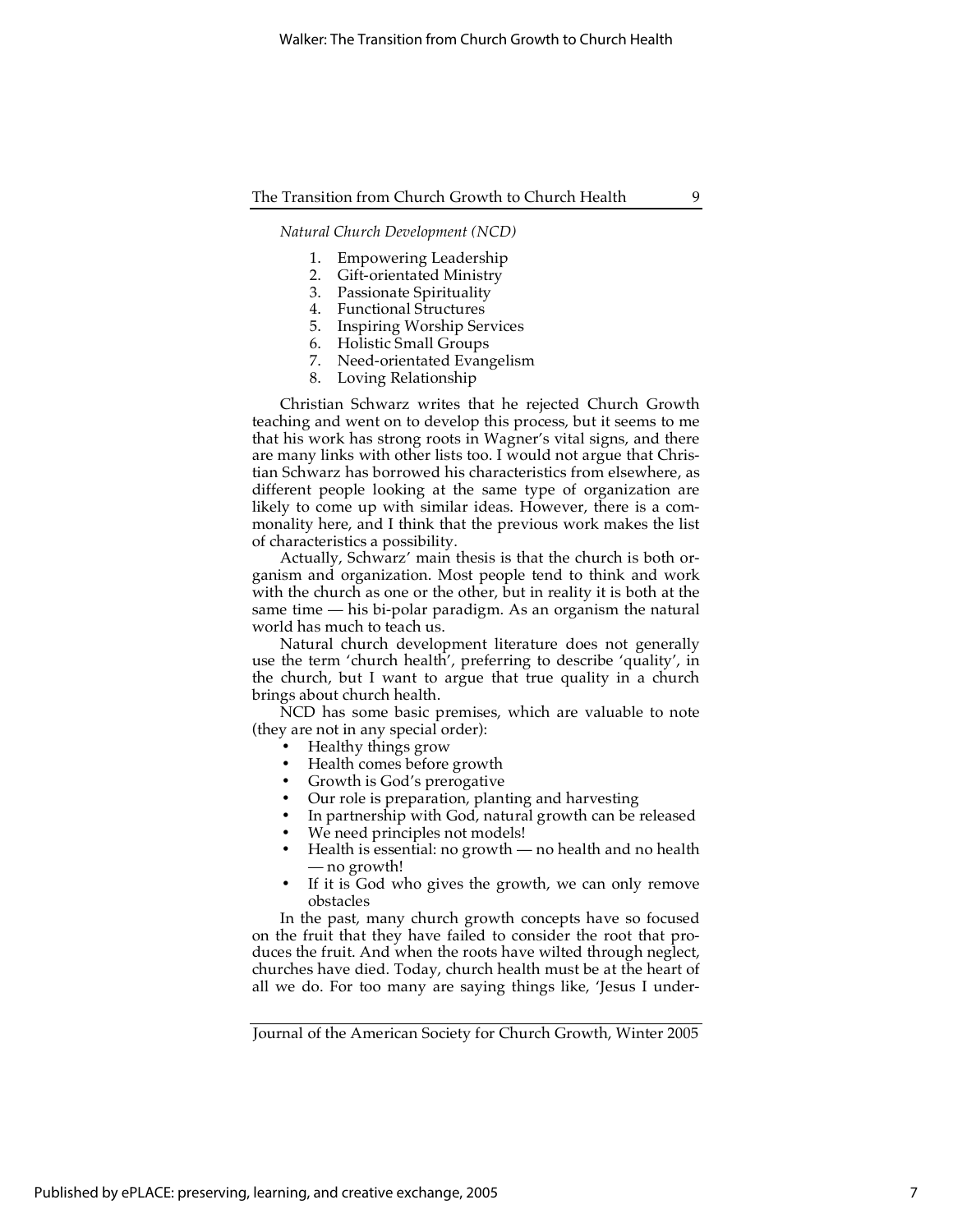stand and I could follow him, but I can't stand the church…'!

If the Church is truly Christ's body there should be no dichotomy. I know it is Christ's responsibility to build HIS church; all we can do is follow his instructions and proclaim God's Kingdom. The church is called to be his body  $-\overline{\phantom{a}}$  his hands and feet and yet people are rejecting the church every day. If the roots have been neglected, it is no wonder.

We need to examine and improve the root stock of the existing church. I don't believe that God has completely written off local churches as they stand, but the parable of the fruitless fig tree in Luke 13:6-9 may well serve as a warning to us. If the church is fruitless, and fails to fulfill God's purposes for his Church, it may be his time for the axe to put into the roots and for something new to be planted. I do believe (strongly) that we need to discover the right ways to do church in the  $21<sup>st</sup>$  century, which may well mean starting new churches, which bear little resemblance to those which I have been brought up with! But what about all the existing resources of people, buildings and ministries already out there?

In truth our work in the church is described well in the parable of Mark 4:26-28. Jesus is there talking about the kingdom of God rather than the church—as he normally did. He says it is like a farmer who plants seed and whether he sleeps or wakes, the seed grows, even though he doesn't know how. Much church work is like this. I usually find that the worst people to tell you how a church grew are those who are closely involved with it. They do not really know for they did little different to everyone else, but God seems to have stepped in somehow and growth has taken place. As the parable puts it, 'the earth produces crops; first the blade, then the head and then the mature grain in the head.' This is 'all-by-itself' growth. It is almost automatic, except we know who is behind it and without him the growth cannot take place.

### *So What about Church Growth?*

The truth is that on our own we cannot produce any real and lasting growth! But the Bible describes us as 'workers together with him.' Natural Church Development teaches that our part in releasing the 'all by itself' growth (which God has already put into the church) is the work of preparation and obstacle clearance. God has provided the resources already—the people, the leaders, the spiritual gifts, the premises, etc. It is through these and primarily through the people—that God Himself grows His church. This is his choice—he could do it all himself but he chooses to work through us. What a privilege!

Journal of the American Society for Church Growth, Winter 2005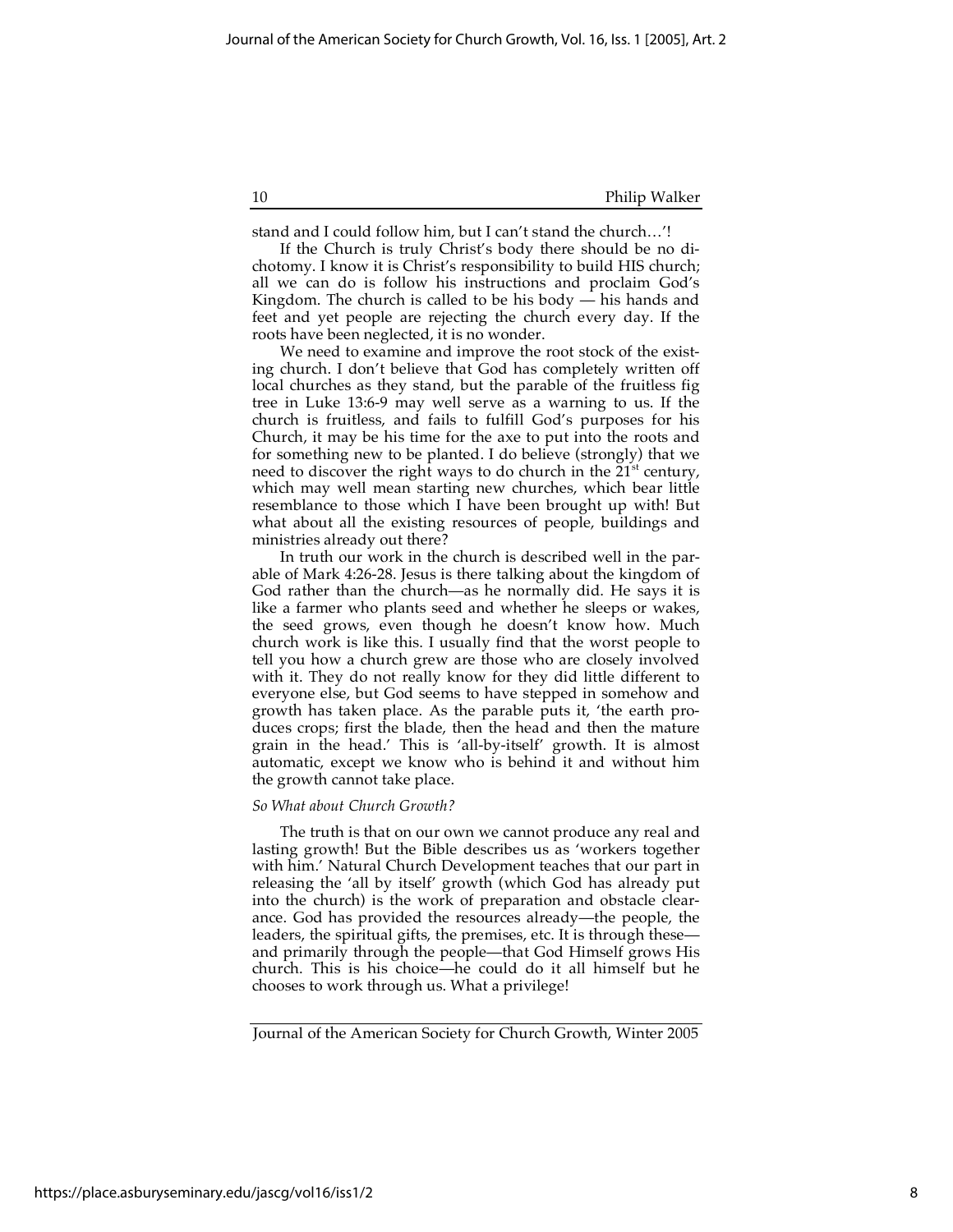So is NCD the only way to improve the health of a local church? Certainly not and the *Growing Healthy Churches* work done by Robert Warren and others (for example) is another valuable tool, not yet mentioned. The advantage of NCD for me is that it is an iterative process, with standardized results. It is more than the church deciding where their strengths and weaknesses lie (valuable though that is)—it provides properly validated results in comparison to other churches in the country. It also allows a local church to know the results their work has achieved at the end of say each 12-month period, or whenever they are ready to do a further survey.

#### *The Change Process*

It is probably starting the process that is the most difficult for most churches. After so many years of decline, a changed mind-set becomes very hard for many, but it must be done. It is possible to plot the demise of whole denominations unless something happens. I do not believe that it is God's purpose to see the closure of many churches and denominations, but unless we tend the roots, that is the likely outcome. In the final analysis, it is essential that we use some means to see where our strengths and weaknesses lie, and begin to work towards improvement.

As the NCD partner for the UK and Ireland, it is no wonder that I would recommend that process (and I do), but actually my heart's desire is that something is done to make churches healthy, missional and effective in their work for God.

#### *And finally…*

So is Church Growth and Church Health the same? No, there is a distinct difference. I trust that I have argued succinctly that the Church Growth principles are still needed, but by some means we must look to health and quality in our local churches before we can even consider growth. Many of the aspects of teaching under the Church Growth heading will be dealt with under the Church Health heading, but the heart of what we are trying to do is different. We are looking for best practice (to borrow a term from elsewhere) in everything that we do—including in mission and discipleship!

But how will we know when we have a healthy church? I believe with all my heart that a healthy church will be experiencing church growth in every aspect of its life, and this will normally include numerical growth. For if we get the roots right, we will have in place all that is needed for health and *growth*. But that part of it is God's responsibility and we cannot presume on him, except that his desire is to see numerical growth too. Peter puts it

Journal of the American Society for Church Growth, Winter 2005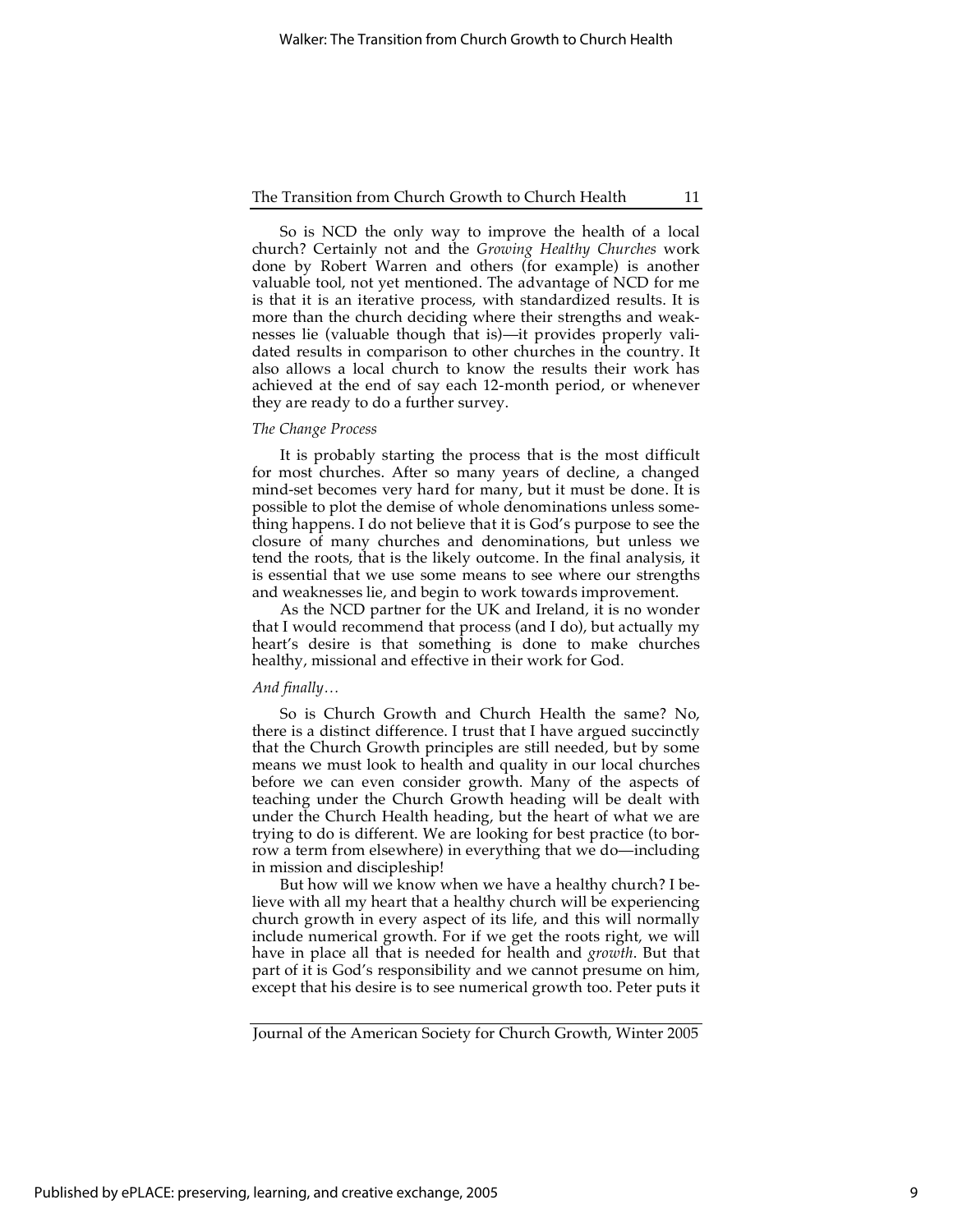this way in 2 Peter 3:9 'The Lord is not slow in keeping his promise, as some understand slowness. He is patient with you, not wanting anyone to perish, but everyone to come to repentance.'

There is also a sense that we will never be healthy enough. The process of improving the health of a local church will continue while the church remains, because the church on earth is made up of frail, failing people who frequently have to start all over again, but these are the very people God chose to make up his church and this ongoing process of improving health and moving ever more to a better way of doing church is what really pleases God. Dare I say that it pleases him even more than the growth because it is our attitude of heart that is the most important? I have frequently been challenged by Amos 5:21-27. I still wonder whether God is saying to many, "Away with the noise of your songs! I will not listen to the music of your harps," because our heart attitude is not right.

May we see church health and church growth in many more churches in the UK, Europe and beyond. The method and terminology used is not important but the fact that we do it is essential.

## Writer

Walker, Philip. Reverend Dr. Philip Walker is the founder of Healthy Church UK and is the Natural Church Development (NCD) partner for the UK and Ireland. He edits and publishes a quarterly magazine called *Healthy Church Magazine* for Church leaders concentrating on the health of local churches by telling stories and reflecting on best practice. From 1996 he was the Executive Director of the British Church Growth Association taking over from Mrs. Monica Hill, until the Trustees closed down the charity as they felt it had completed its work. It was during this time that Philip gained his experience with NCD. He had previously used it in the church he was leading in York, but then he was widely used in teaching and training at local level. Now he is regularly training denominational leaders so that they can teach and train coaches for the NCD process. More than 500 churches have now undertaken a survey in the UK and Ireland. He can be reached at *philip@healthychurch.co.uk.*

### NOTES

1. McGavran, Donald A, *Understanding Church Growth*. (Grand Rapids, MI: Wm B Eerdmans, 1970) became the seminal book used by many in Theological training institutes and elsewhere. It was extensively revised and updated in 1980 and 1990 by Peter Wagner.

Journal of the American Society for Church Growth, Winter 2005